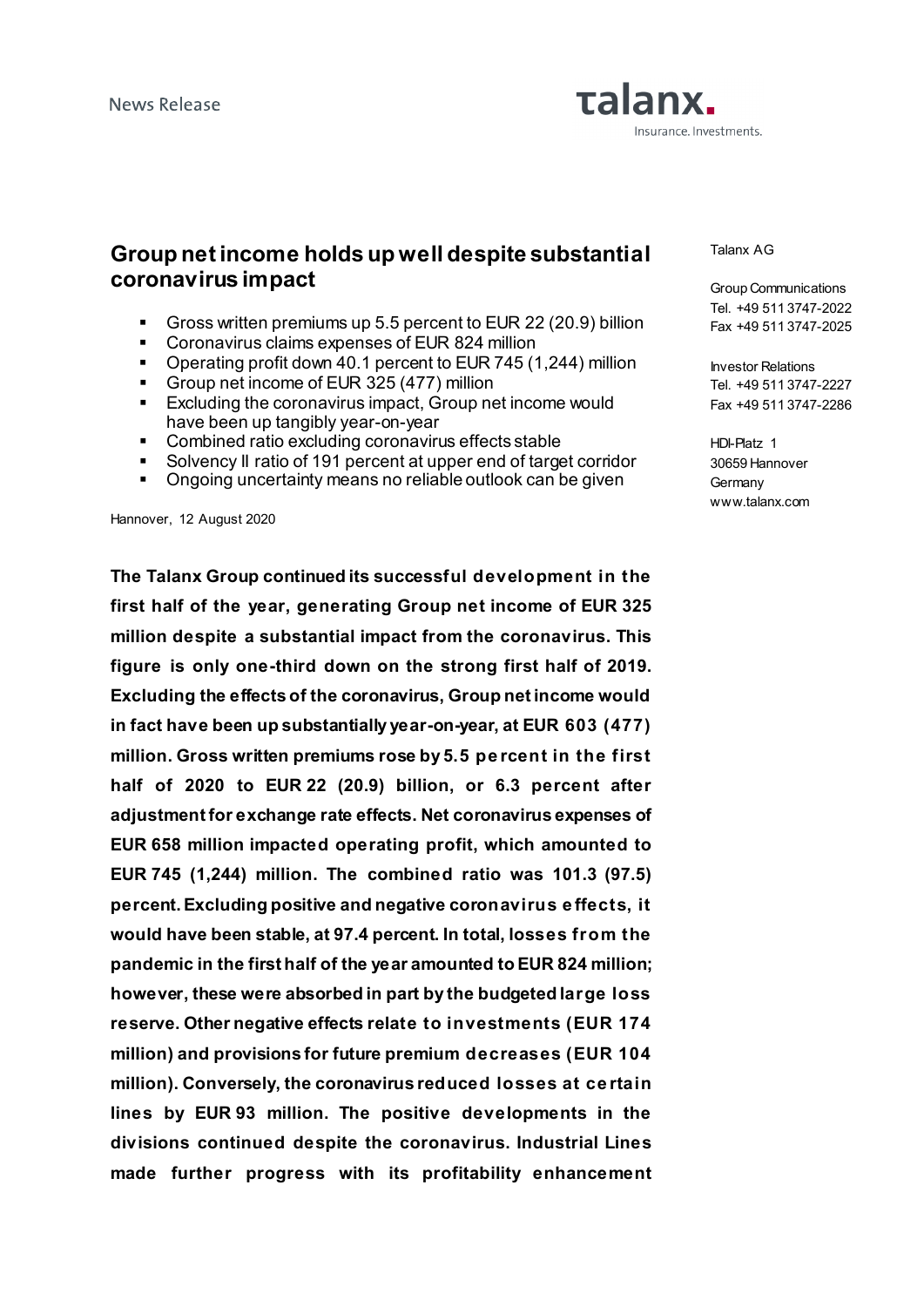

**measures. The Retail Germany Division is coming on well with its KuRS programme. And operating profit at the Retail International division was up slightly year-on-year.**

"The coronavirus pandemic made the first half of 2020 difficult for us", commented Torsten Leue, Chairman of Talanx AG's Board of Management. "The impact in the second quarter in particular – the height of the lockdown in Europe – was enormous and clearly exceeded our loss budget. However, adjusted for the losses from the pandemic, our underwriting would have been stable. We saw considerable premium growth in primary insurance and our profitability enhancement programmes are having the desired effect. Nevertheless, we must also be prepared for a challenging second half of the year. The coronavirus pandemic is not over yet and the consequences for economic growth are still unknown. What is clear is that the low-interest rate environment has been further exacerbated and that the hurricane season is only just starting. In other words, the situation remains extremely opaque and means we are still unable to provide an outlook for financial year 2020."

At EUR 824 million, coronavirus loss expenses were far greater than losses from natural disasters, although the latter were higher in the first half of the year than in the prior-year period at EUR 190 (138) million. The largest losses were caused by the Nashville tornado in the USA (EUR 44 million) and the New South Wales bush fires in Australia (EUR 40 million).

The underwriting result fell by almost 60 percent due to the coronavirus to EUR –1,129 (–708) million. EUR 281 million of the total large losses of EUR 1,018 million is attributable to primary insurance and EUR 737 million to reinsurance. Large losses clearly exceeded the pro rata budget for the period of EUR 594 (527) million. The main causes apart from natural disasters were business interruptions and event insurance.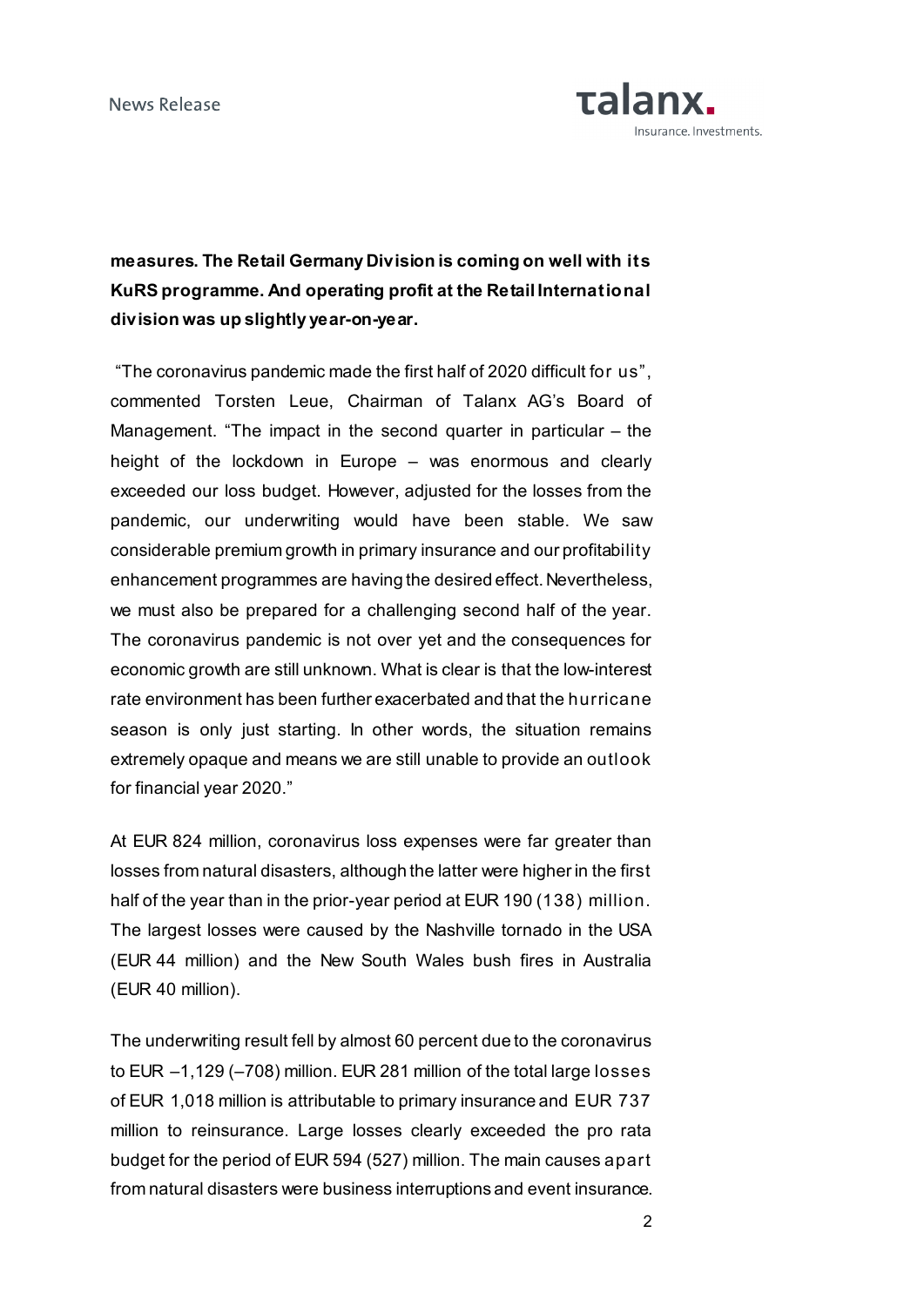

Excluding transitional measures, the Solvency II ratio as at 30 June 2020 was a comfortable 191 (31 March 2020: 196) percent, at the upper end of the target range of between 150 and 200 percent.

#### *Second quarter: Group net income down by more than half*

In the second quarter, gross written premiums rose by 4.3 percent to EUR 9.5 (9.1) billion. The underwriting result was EUR –704 (–350) million due to the coronavirus. The combined ratio rose to 102.7 (98.1) percent. Without the impact of the coronavirus, it would have been 98.0 percent. Net investment income fell by 11.7 percent to EUR 882 (998) million. Operating profit (EBIT) dropped to EUR 186 (628) million and Group net income to EUR 103 (242) million.

## **Industrial Lines: Ongoing clear effect of profitability enhancement measures**

Gross written premiums in the Industrial Lines Division rose by 10.6 percent to EUR 3.9 (3.5) billion. Adjusted for exchange rate effects, the increase was even higher, at 10.9 percent. Once again, HDI Global Specialty SE was the main growth driver. Provisions were recognised as of the end of the quarter for the expected negative impact on earned premiums for the current financial year.

Coronavirus losses of EUR 107 million led to the large loss budget being exceeded by EUR 32 million, negatively impacting the underwriting result and the combined ratio. The underwriting result was EUR –67 (–32) million in the first half of the year, while the combined ratio was 104.7 (102.3) percent. Adjusted for the effects of the pandemic, the combined ratio would have been 98.6 percent. This figure also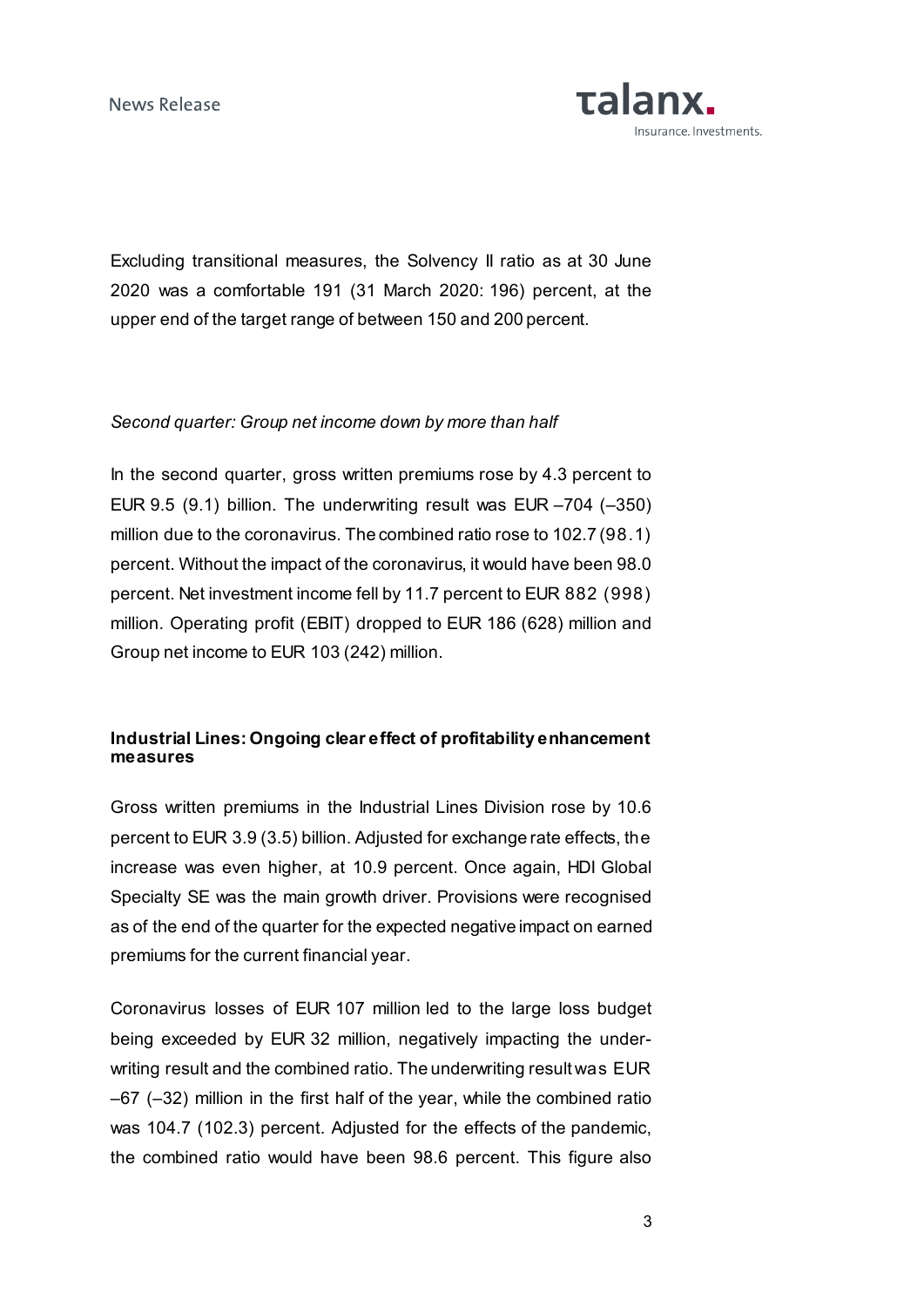

reflects the ongoing clear progress with the profitability enhancement measures forming part of the 20/20/20 programme.

At EUR 107 (133) million, net investment income was below the result for the previous year, which had benefited from substantial distributions. Operating profit fell to EUR 18 (69) million due to the impact of the large losses from the coronavirus and the drop in net investment income. The segment contributed EUR 7 (42) million to Group net income.

#### *Second quarter: Group net income hard hit by coronavirus*

In the second quarter, gross written premiums increased by 7.6 percent year-on-year to EUR 1.3 (1.2) billion. Adjusted for exchange rate effects, growth amounted to 8.9 percent. The underwriting result declined to EUR –56 (–14) million, since the large loss budget was exceeded due to the coronavirus. In line with this, the combined ratio rose from 101.9 percent to 107.7 percent. Without the coronavirus effects and the provision for expected premium adjustments, the combined ratio would have been 96.8 percent. Net investment income rose to EUR 73 (62) million on the back of income from equities sales. An operating loss of EUR 12 (operating profit of 33) million was generated, while the segment's contribution to Group net income was EUR –10 (19) million.

#### **Retail Germany relatively robust**

The Retail Germany Division remained relatively robust in the coronavirus environment in the first half of the year. Gross written premiums fell by 5.4 percent year-on-year to EUR 3,147 (3,327) million. Operating profit dropped by 24.3 percent to EUR 95 (125) million. This was due to a routine update to the bases of calculation under the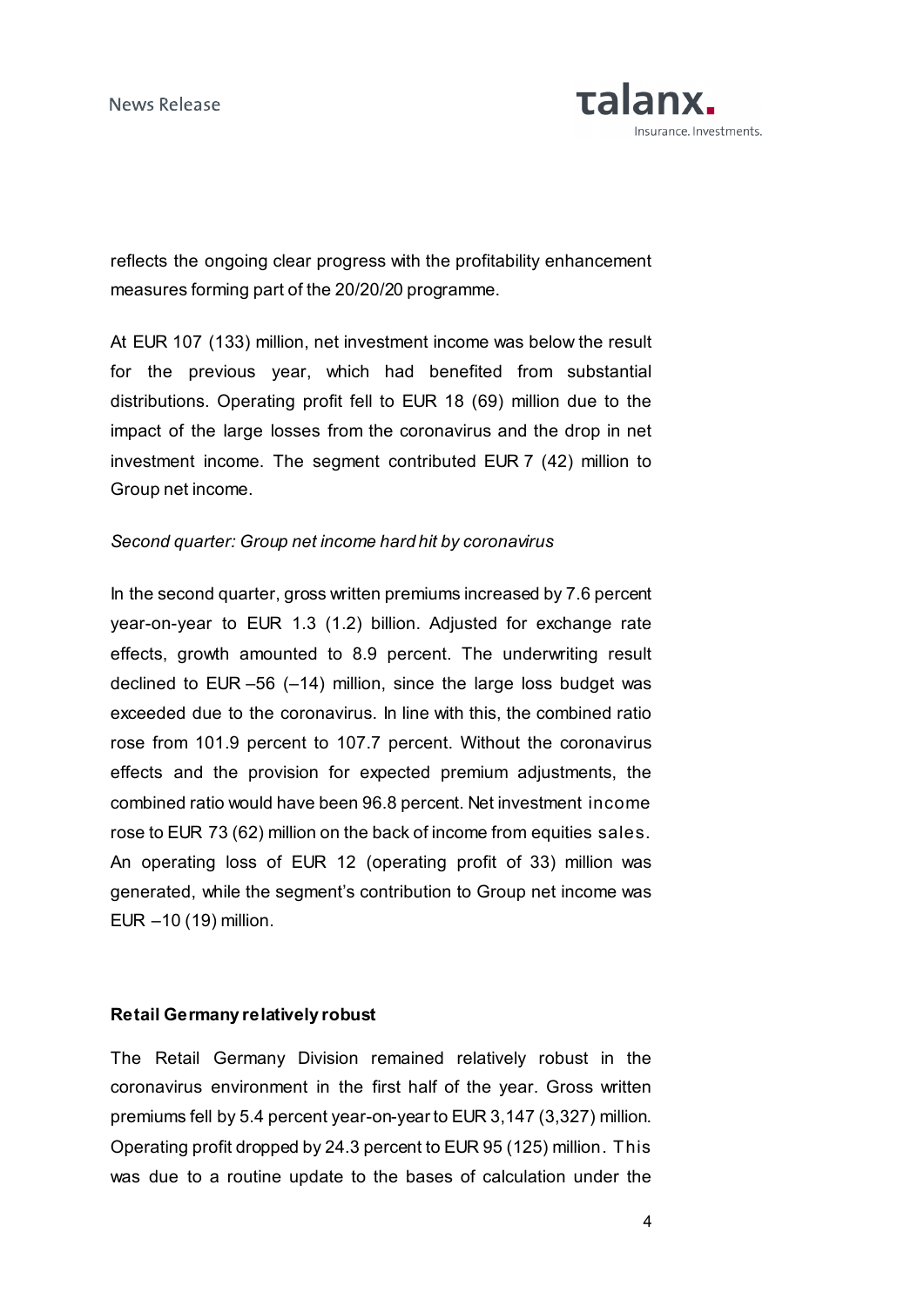

IFRSs in the life insurance area and to the absence of a positive net effect seen in the previous year. The "KuRS" optimisation programme continues to make good progress. Excluding corona burdens, it is apparent that by the end of this financial year we are already close to the target we wanted to achieve for 2021. The contribution made by the division to Group net income fell to EUR 63 (72) million.

## *Property/Casualty segment: Operating profit up slightly on previous year*

Roughly 2,100 business insurance losses have been reported so far during the coronavirus pandemic. HDI Germany has made payments to customers in excess of EUR 40 million. Gross written premiums in the Property/Casualty segment fell by 3.6 percent to EUR 1,005 (1,042) million. The decline was driven by the drop in new business as a result of the coronavirus pandemic and the negative net motor vehicle renewal business. Business with small and medium-sized enterprises increased in line with our strategy, despite the adverse conditions. The underwriting result improved by 125.2 percent to EUR 22 (10) million. The profitability enhancement measures in the motor vehicles area and a lower level of basic losses had an extremely positive effect. In addition, the division succeeded in tangibly limiting the impact of the coronavirus by sharing risk with the reinsurance market.

The combined ratio improved by 1.8 percentage points to 96.9 (98.7) percent. Without the impact of the coronavirus, it would have been 95.1 percent. Net investment income dropped by 27.5 percent compared to the prior-year period, to EUR 40 (55) million. Despite this, operating profit rose slightly to EUR 55 (54) million.

## *Second quarter: Improved combined ratio*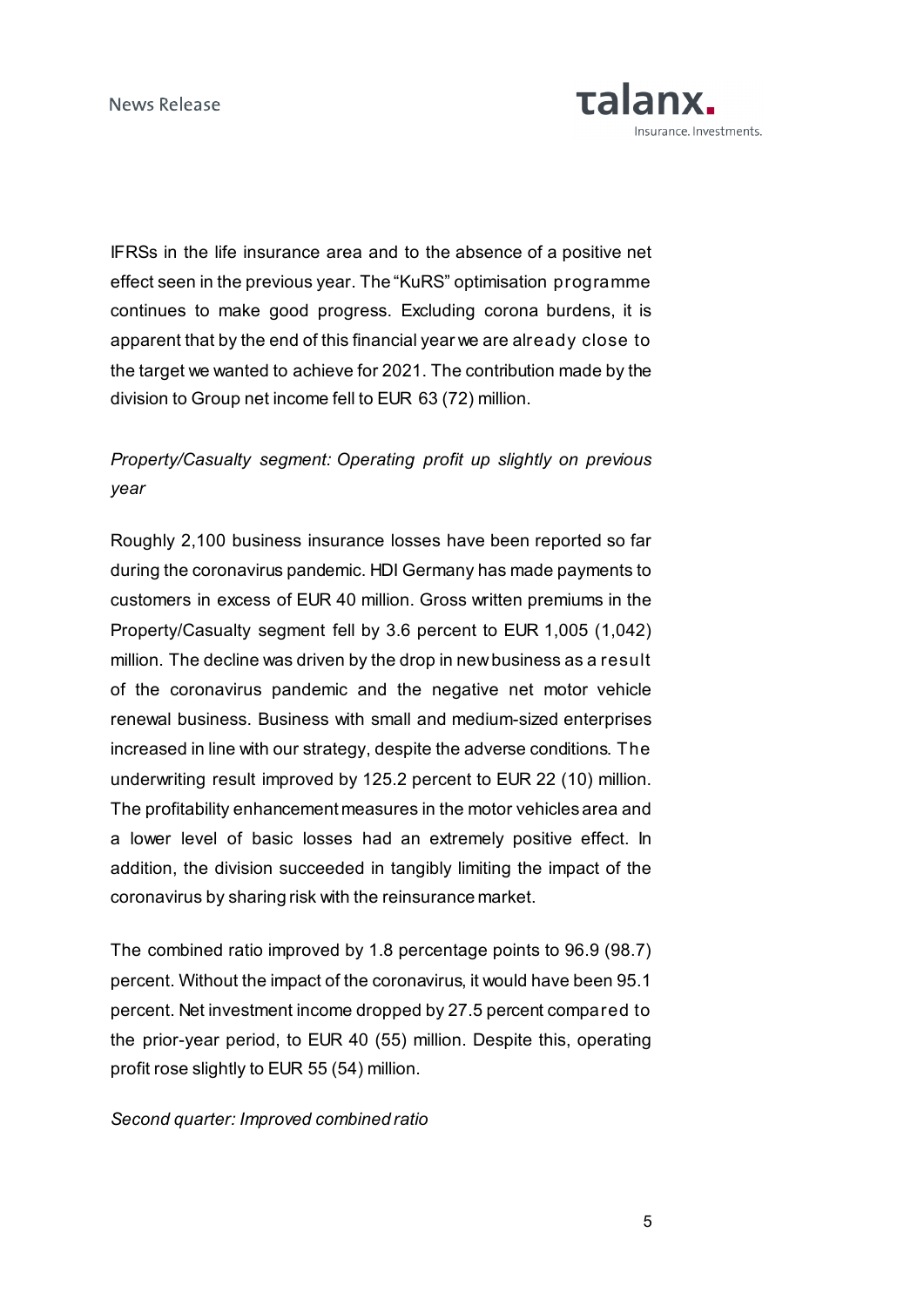

In the second quarter, gross written premiums fell by 11.3 percent to EUR 231 (260) million. EUR 22 million of the decline is due to the coronavirus. The underwriting result increased to EUR 35 (7) million. The combined ratio improved to 90.1 (98.1) percent. Adjusted for coronavirus effects and the costs of the "KuRS" modernisation programme, the combined ratio was 95.1 (96.4) percent. Net investment income fell by 4.1 percent to EUR 25 (26) million. Operating profit rose to EUR 58 (25) million.

#### *Life Insurance segment: Lower premium income*

Premium income in the Life Insurance segment fell by 6.3 percent to EUR 2.1 (2.3) billion due to the impact of the coronavirus. Branch office closures in the banking sector and companies' reluctance to take out occupational pension insurance policies had an effect here. The pandemic is estimated to have pushed down premium income by EUR 99 million. The underwriting result improved to EUR –634 (–664) million. Net investment income fell by 9.0 percent year-on-year to EUR 685 (753) million. This was due to lower income in the low interest rate environment, lower income from unrealised gains and losses, and higher write-downs. Operating profit dropped to EUR 40 (71) million.

## *Second quarter: Coronavirus impacts operating profit*

In the second quarter, gross written premiums in the Life Insurance segment fell by 9.6 percent to EUR 1.1 (1.2) billion. The underwriting result declined to EUR –364 (–303) million. Net investment income improved to EUR 381 (353) million, largely due to the fair value measurement of derivatives. Operating profit fell to EUR 4 (40) million as a result of the coronavirus, although the prior-year period had also been influenced by a positive one-off effect of EUR 15 million.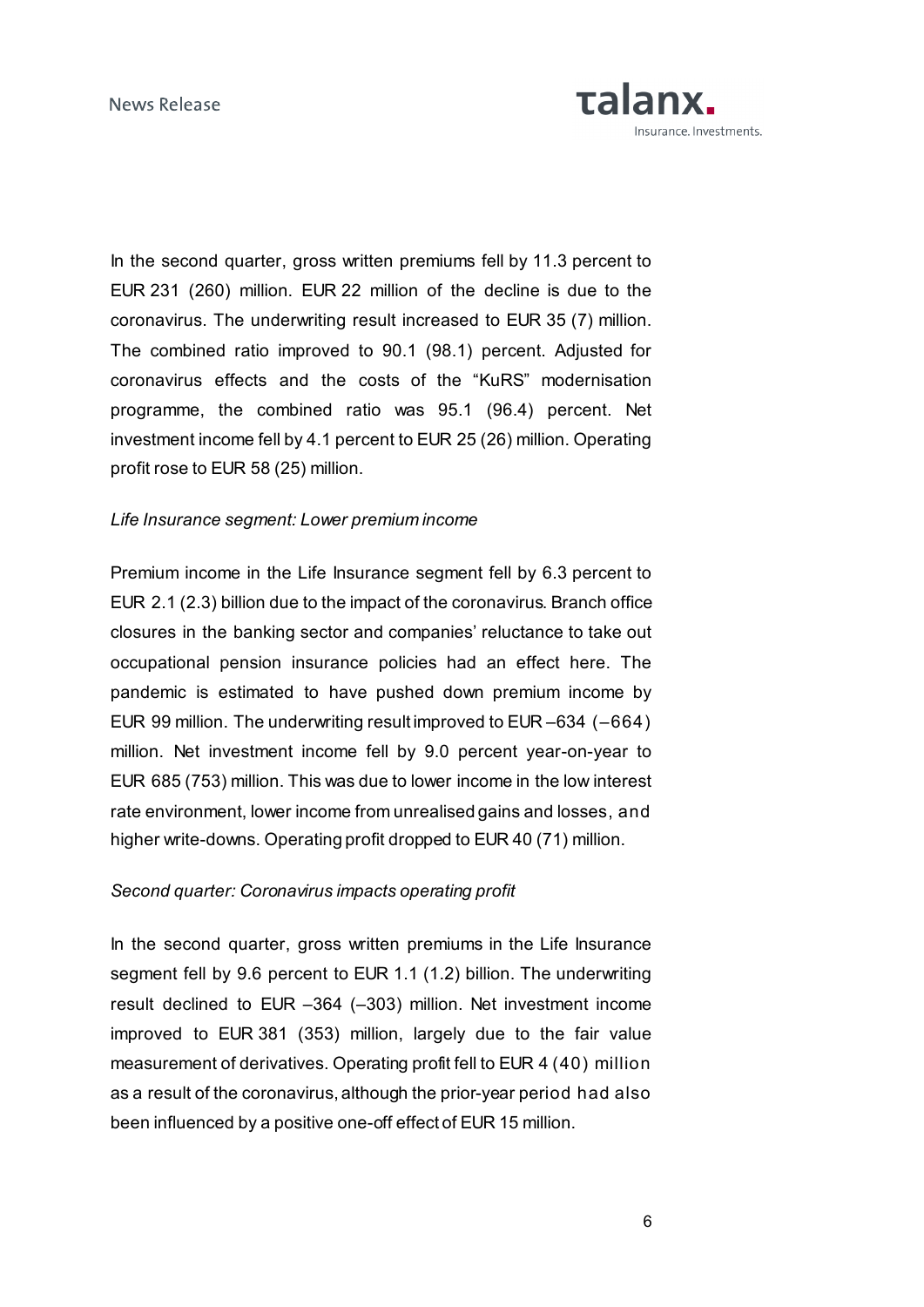

## **Retail International: clear exchange rate effects from coronavirus – higher operating result**

Gross written premiums in the Retail International Division fell by 12.6 percent year-on-year to EUR 2.8 (3.2) billion. Adjusted for exchange rate effects, the drop was 6.8 percent. Premium volumes in Europe declined by 10.1 percent to EUR 2.1 (2.3) billion; this was mainly due to the drop in single-premium business in Italy. By contrast, Polish company Warta lifted its premium volumes by 2.3 percent after adjustment for exchange rate effects. In Latin America, premium income fell by 19 percent to EUR 699 (863) million. Apart from exchange rate effects, this was largely due to the drop in new motor vehicle policies in Brazil, Mexico and Chile caused by the coronavirus.

The underwriting result was EUR 44 (24) million. The combined ratio improved by 0.8 percent to 94.3 (95.2) percent, since the coronavirus temporarily pushed down loss frequencies for motor vehicle insurance. Net investment income fell by 11.8 percent to EUR 167 (189) million. Operating profit rose by 6.9 percent year-on-year to EUR 156 (146) million. The contribution made by the division to Group net income was 4.5 percent higher, at EUR 89 (85) million.

#### *Second quarter: Higher contribution to earnings*

In the second quarter, gross written premiums fell by 19 percent to EUR 1.2 (1.5) billion. The underwriting result rose to EUR 41 (9) million. The combined ratio improved as a result of the coronavirus to 91.8 (95.6) percent. Net investment income fell to EUR 76 (97) million. Operating profit climbed by 10.5 percent to EUR 81 (73) million. The contribution made by the division to Group net income rose to EUR 46 (43) million.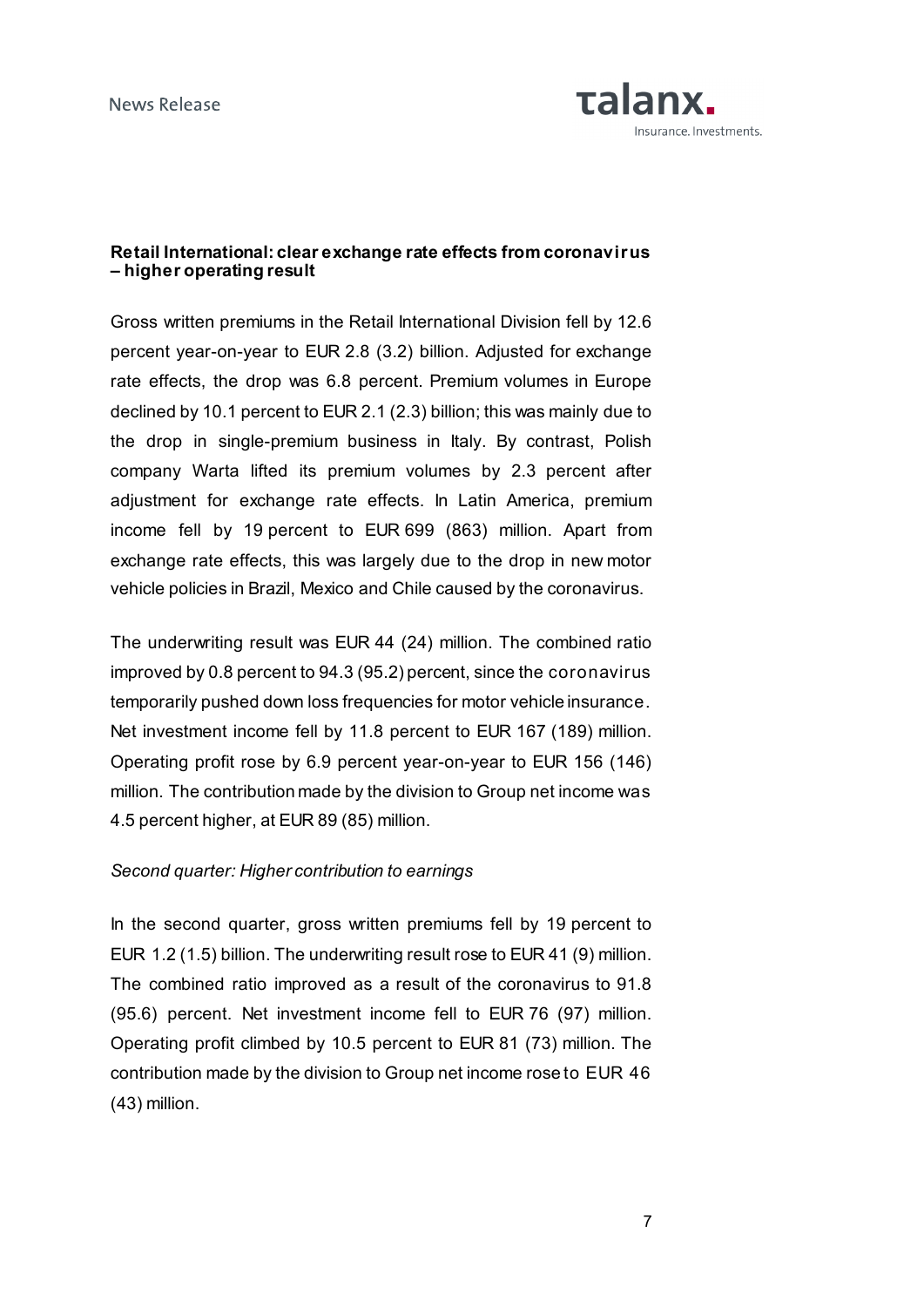

## **Reinsurance: Coronavirus impacts large loss budget in Non-Life Reinsurance by EUR 600 million**

Growth by the Reinsurance Division increased in the first half of the year despite the coronavirus. Gross written premiums rose by 12.4 percent to EUR 13.1 (11.7) billion. The high level of claims meant that operating profit was EUR 509 (943) million, while the division's contribution to Group net income amounted to EUR 200 (329) million.

### *Property/Casualty Reinsurance segment: Strong premium growth*

Gross written premiums increased by 16.9 percent year-on-year to EUR 9.2 (7.8) billion in the first half of the year. Adjusted for exchange rate effects, the increase amounted to 16.3 percent. At EUR 737 (141) million, net large losses were substantially higher than both the figure for the comparative period and the pro rata large loss budget figure for the first half of the year of EUR 414 million. A total of EUR 600 million was reserved for coronavirus losses in Property/Casualty Reinsurance. The EUR 380 million increase made to the reserves in the second quarter is largely due to uncertainty as to the pandemic's duration and intensity.

The underwriting result declined to EUR –186 (174) million. The combined ratio was 102.3 (96.7) percent. Net investment income fell by 7.9 percent to EUR 468 (508) million. Operating profit amounted to EUR 300 (662) million.

In the second quarter, gross written premiums rose by 21.3 percent to EUR 4.2 (3.5) billion. The underwriting result declined to EUR –184 (61) million. The combined ratio rose to 104.8 (97.6) percent. Net investment income fell by 36 percent to EUR 170 (266) million. The operating loss was EUR 5 (operating profit of 322) million.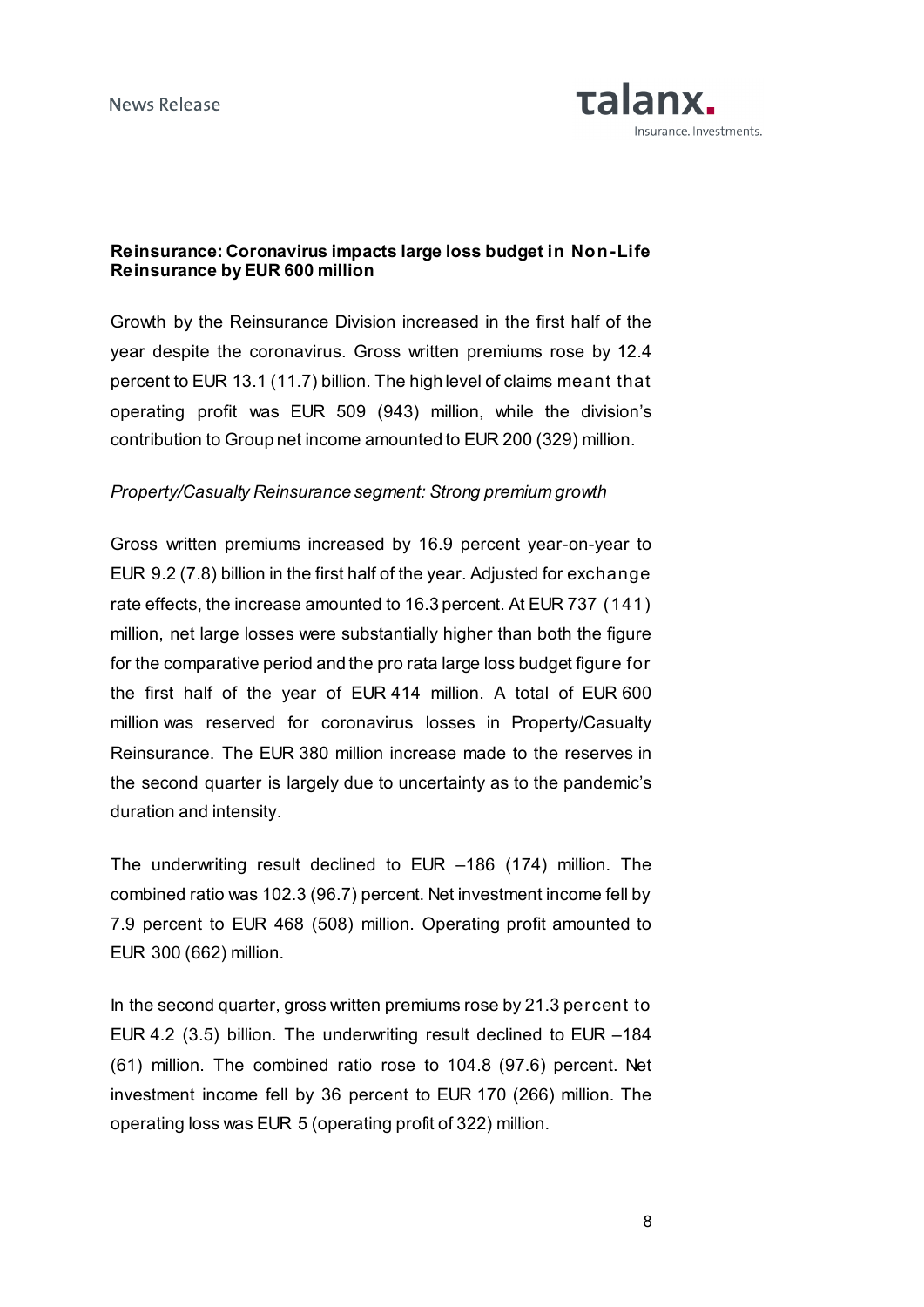

## *Life/Health Reinsurance segment: Coronavirus has moderate impact on results*

Premium income in Life/Health Reinsurance rose by 3.3 percent in the first half of the year to EUR 4.0 (3.8) billion. Adjusted for exchange rate effects, gross written premiums increased by 3.6 percent. Coronavirus claims in the Life/Health Reinsurance segment amounted to approximately EUR 60 million. The underwriting result fell to EUR –284 (–210) million. Net investment income declined to EUR 331 (364) million. Operating profit fell by 25.6 percent to EUR 210 (282) million.

In the second quarter, gross written premiums rose by 6.2 percent to EUR 1.98 (1.87) billion. The underwriting result fell to EUR –155 (–102) million. Net investment income declined to EUR 157 (202) million. Operating profit dropped to EUR 87 (169) million.

## **Outlook for 2020**

On 21 April 2020, the Talanx Group withdrew its outlook for financial year 2020 due to the ongoing coronavirus pandemic and substantial uncertainty about future economic and capital market developments. Originally we were aiming for Group net income in a range of "more than EUR 900 million" up to EUR 950 million.

There has been no change in the period of exceptional uncertainty regarding future developments in premiums and large losses, and on the capital markets. As a result, it is not possible to give a reliable earnings outlook and we have decided not to present financial performance indicators at Group and segment level.

At EUR 325 million, Group net income for the first half of 2020 has declined more strongly year-on-year (EUR 477 million) than Q1 earnings did. We do not think that it is possible to extrapolate the results for the first half of 2020 to the year as a whole, since we expect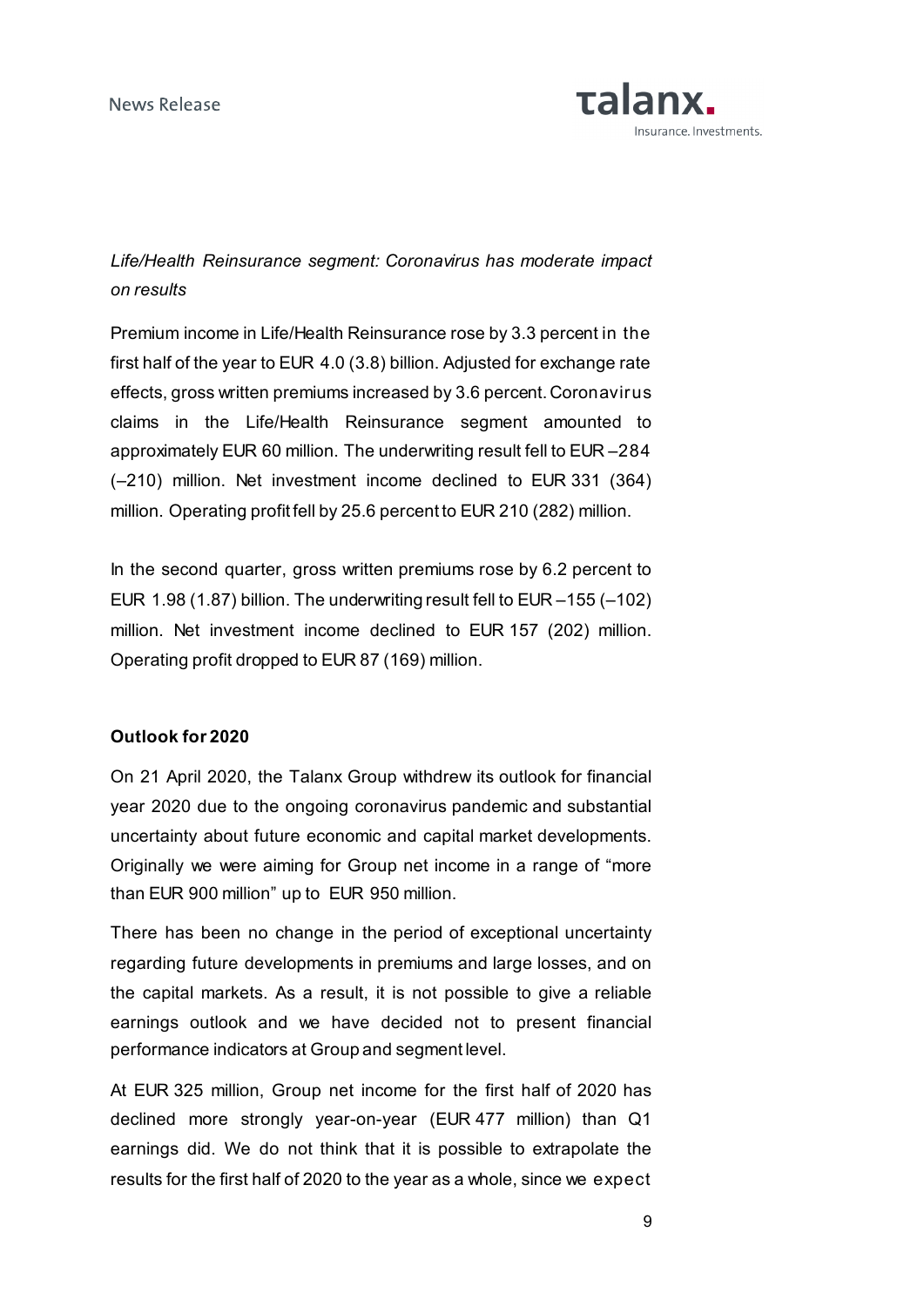

that the coming quarters will also be hit by additional, although not easily foreseeable, financial effects from the pandemic, and that the economic and capital market environment will deteriorate.

From today's perspective, Talanx still aims to distribute 35 to 45 percent of its IFRS earnings and to maintain its dividend policy of continuity.

## **Key data from the Talanx Group income statement for H1 2020, consolidated (IFRS)**

| EUR million                                                                                                 | 6M 2020 | 6M 2019 | $+/-$        |
|-------------------------------------------------------------------------------------------------------------|---------|---------|--------------|
| Gross written premiums                                                                                      | 22,006  | 20,864  | $+5.5%$      |
| Net premiums earned                                                                                         | 16,746  | 15,917  | $+5.2%$      |
| Combined ratio for property/casualty<br>primary insurance and property/casualty<br>reinsurance <sup>1</sup> | 101.3%  | 97.5%   | $+3.8\%$ pps |
| Net investment income                                                                                       | 1,785   | 1,986   | $-10.1%$     |
| Operating profit/loss (EBIT)                                                                                | 745     | 1,244   | $-40.1%$     |
| Group net income (after non-controlling<br>interests)                                                       | 325     | 477     | $-31.8%$     |
| Return on equity <sup>2</sup>                                                                               | 6.4%    | 10.4%   | $-4.0\%$ pps |

## **Key data from the Talanx Group income statement for Q2 2020, consolidated (IFRS)**

| <b>EUR million</b>                                                                                          | Q2 2020 | Q2 2019 | $+/-$        |
|-------------------------------------------------------------------------------------------------------------|---------|---------|--------------|
| Gross written premiums                                                                                      | 9,539   | 9,148   | $+4.3%$      |
| Net premiums earned                                                                                         | 8,392   | 8,075   | $+3.9%$      |
| Combined ratio for property/casualty<br>primary insurance and property/casualty<br>reinsurance <sup>1</sup> | 102.7%  | 98.1%   | $+4.6\%$ pps |
| Net investment income                                                                                       | 882     | 998     | $-11.7%$     |
| Operating profit/loss (EBIT)                                                                                | 186     | 628     | $-70.4%$     |
| Group net income (after non-controlling<br>interests)                                                       | 103     | 242     | $-57.7%$     |
| Return on equity <sup>2</sup>                                                                               | 4.1%    | 10.1%   | $-6.0\%$ pps |

1) Including net interest income on funds w ithheld and contract deposits.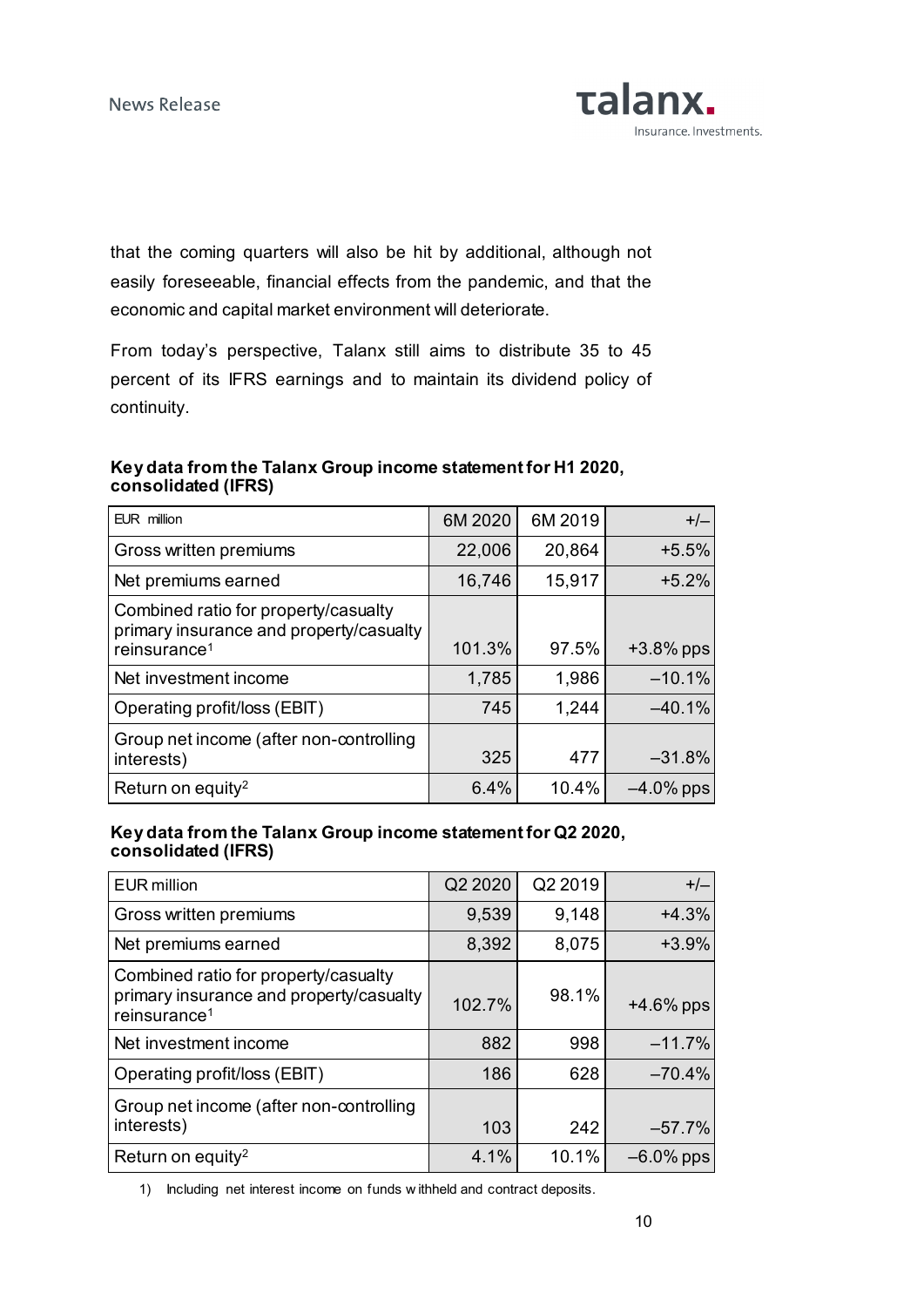

2) The ratio of annualised net income for the reporting period excluding non-controlling interests to average shareholders' equity excluding non-controlling interests.

#### [Full documents relating to the quarterly statement](https://www.talanx.com/investor-relations/presentations-and-events/disclosure/2020.aspx?sc_lang=en)

[Financial calendar](https://www.talanx.com/investor-relations/finanzkalender/termine.aspx?sc_lang=en)

#### **About Talanx**

Talanx is a major European insurance group w ith premium income of EUR 39.5 billion (2019) and roughly 23,000 employees w orldw ide. Based in Hannover, Germany, the Group is active in more than 150 countries. Talanx is a multibrand provider w ith a focus on B2B insurance. Its industrial insurance and retail business in Germany and abroad is operated under the HDI brand, w hich has a rich tradition stretching back about 120 years. Other Group brands include Hannover Re, one of the w orld's leading reinsurers; the bancassurance specialists Targo insurers, PB insurers and neue leben; and Polish insurer Warta. Ampega, one of Germany's largest asset management companies, manages the Talanx Group's assets and is also an experienced provider of asset management solutions for non-group institutional investors. Rating agency Standard & Poor's has aw arded the Talanx Primary Insurance Group a financial strength rating of A+/stable ("strong") and the Hannover Re Group one of AA–/stable ("very strong"). Talanx AG is listed on the Frankfurt Stock Exchange, w here it is a member of the SDAX, and on the Hannover and Warsaw stock exchanges (ISIN: DE000TLX1005, German Securities Code: TLX100, Polish Securities Code: TNX).

*Talanx – Together we take care of the unexpected and foster entrepreneurship*

For further information, please see www.talanx.com.



Current photographs and company logos are available at [https://mediathek.talanx.de.](https://mediathek.talanx.de/)

#### For **media enquiries** please contact:

| Andreas Krosta | Tel.: +49 511-3747-2020           |
|----------------|-----------------------------------|
|                | E-mail: andreas.krosta@talanx.com |
| Dr Anton Notz  | Tel.: +49 511-3747-2094           |
|                | E-mail: anton.notz@talanx.com     |

For **investor relations enquiries** please contact: